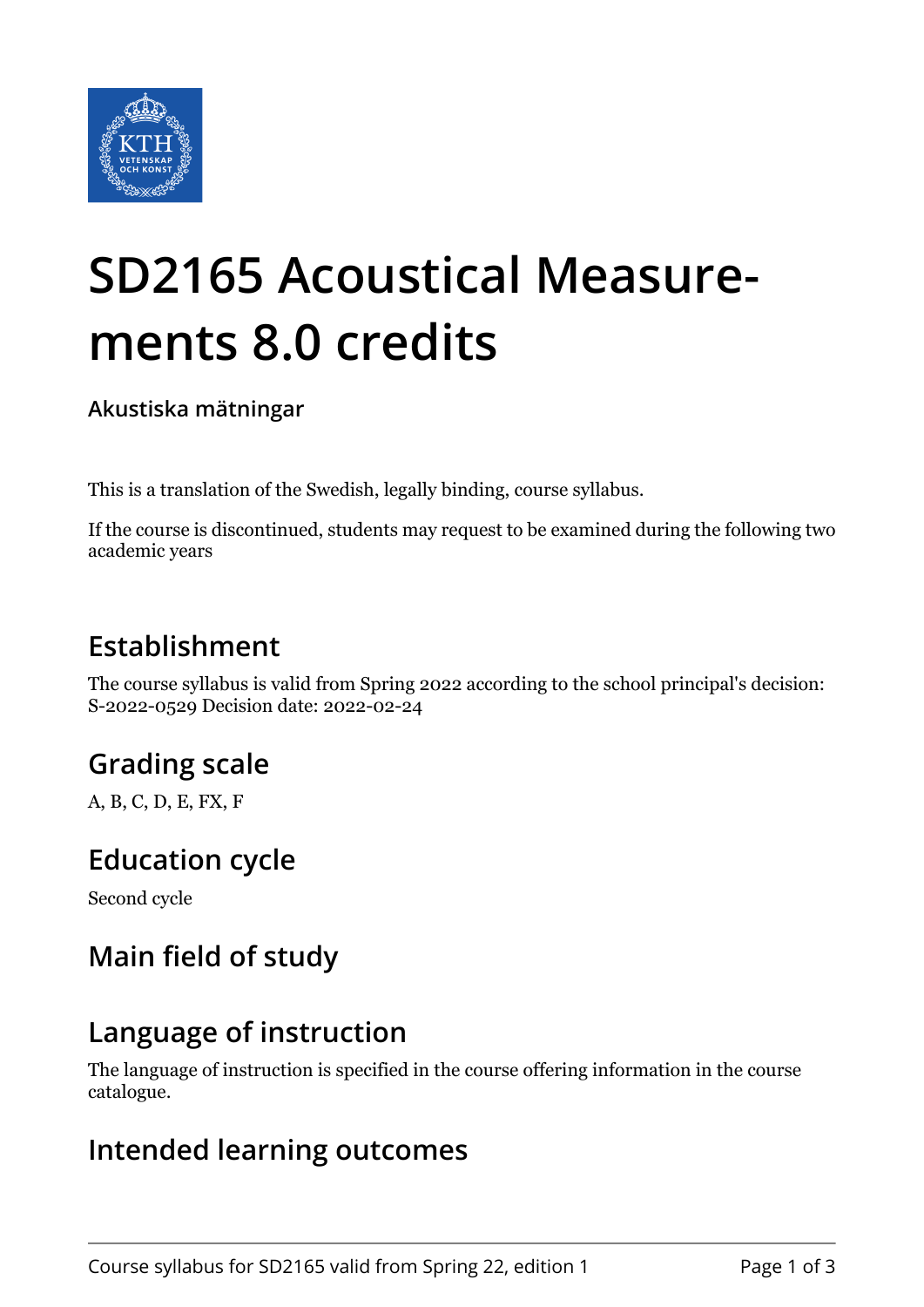The aim of the course is to teach students basic knowledge of sound and vibration measurements as well as analyses. Students will learn the ability to handle common acoustical measurements and to design new experiments in their future work.

After the course students shall be able to:

- Perform standard measurements in acoustics and in vibration, understand physics behind the measurements.
- Design new measurements according to requirement
- Criticize and find possible problems in measurements

#### **Course contents**

The course consists of theoretical and practical parts. In the theoretical part, students will learn basics of measurement techniques and the physics behind, principles of sensors, error analysis and the ways to reduce measurement errors, and the relevant International Standards. On the practical side, students will carry out around six experiments covering the following topics:

- Basic acoustic measurements, influence of environment
- Sound power measurements: sound pressure and sound intensity methods
- Air-borne and structure-borne sound transmission loss
- Basic vibration measurements, influence of the sensors
- Sound absorption and surface acoustic impedance
- Reverberation time and different ways to measure structural loss factor

## **Specific prerequisites**

Basic courses in mathematics, mechanics.

English B / English 6

## **Examination**

- LAB1 Laboratory Work, 5.0 credits, grading scale: A, B, C, D, E, FX, F
- TEN1 Examination, 3.0 credits, grading scale: A, B, C, D, E, FX, F

Based on recommendation from KTH's coordinator for disabilities, the examiner will decide how to adapt an examination for students with documented disability.

The examiner may apply another examination format when re-examining individual students.

## **Other requirements for final grade**